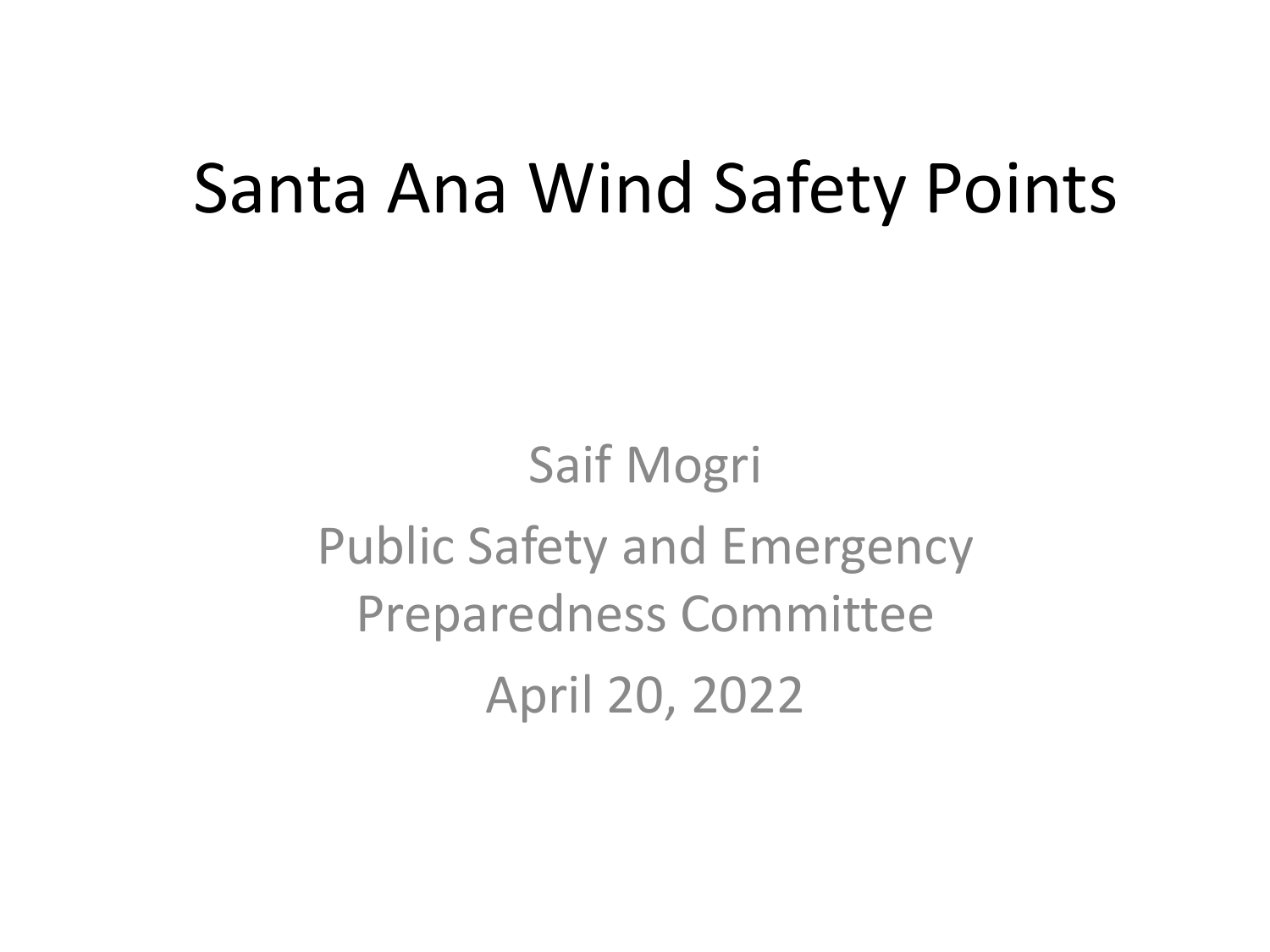## Various Wind Scenarios

- **Wind Advisory:** Wind Advisories are issued for sustained winds 31 to 39 mph lasting for more than one hour and/or wind gusts 46 to 57 mph for any duration. It means strong winds are occurring but are less serious and not strong enough to warrant a High Wind Warning. Outdoor objects should be secured and everyone should be cautious while driving.
- **High Wind Watch:** High Wind Watches are issued if sustained, strong winds are possible within 24 to 48 hours. Usually, this is issued ahead of time to allow time for preparation. Secure loose outdoor items and adjust plans as necessary so you're not caught off guard outside.
- **High Wind Warning:** High Wind Watches turn into High Wind Warnings, which are issued for sustained winds 40 mph or greater lasting more than one hour and/or wind gusts 58 mph or greater for any duration. It means these winds are ongoing and very likely pose a threat to life or property. Stay indoors if possible, and if you are driving, keep both hands on the wheel and slow down.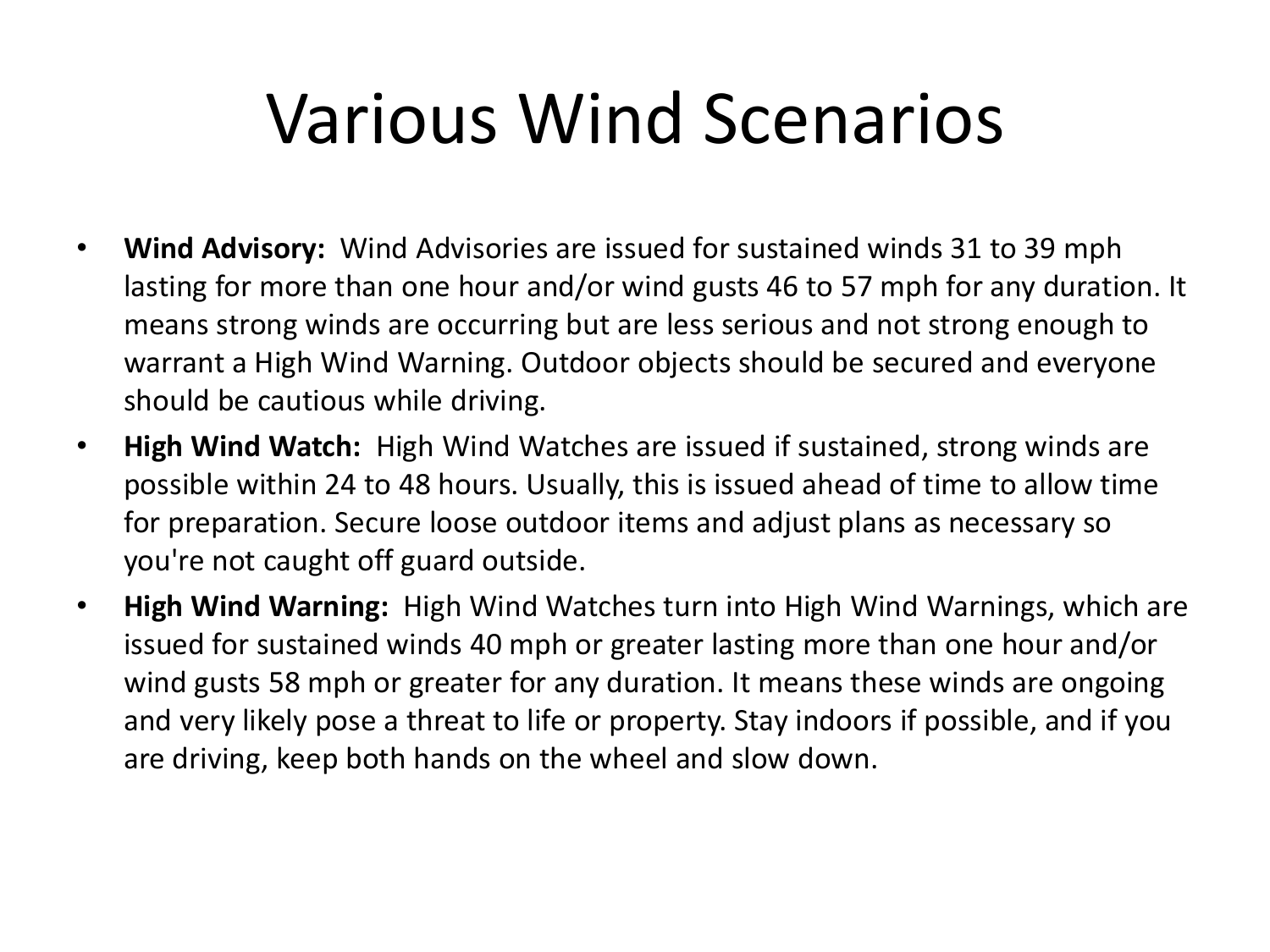## Various Wind Scenarios Continued

- **Fire Weather Watch:** Fire Weather Watches are issued if rapid initiation and spread of wildfires are possible within 12 to 24 hours, along with sustained winds of at least 20 mph for at least two hours, minimum relative humidities of 30 percent or less and 10-hour fuel moistures of 10 percent or less for at least two days.
- **Red Flag Warning:** Fire Weather Watches turn into Red Flag Warnings, which are issued if rapid initiation and spread of wildfires are ongoing. Other criteria include sustained winds of at least at 20 mph for at least two hours, minimum relative humidity of 30 percent or less and 10-hour fuel moistures of 10-percent or less for at least two days.
- Note that Fire Weather Watches and Red Flag Warnings have not been issued recently because of the significant rainfall in December, but conditions continue to dry out with each Santa Ana Wind event. Fuel moisture is becoming drier across the Southern California landscape, and we may start to see [a bigger threat for wildfires](https://spectrumnews1.com/ca/la-west/weather/2021/09/20/how-do-wildfires-start-in-california--most-of-the-time--it-s-us-) soon if this dry and windy pattern persists.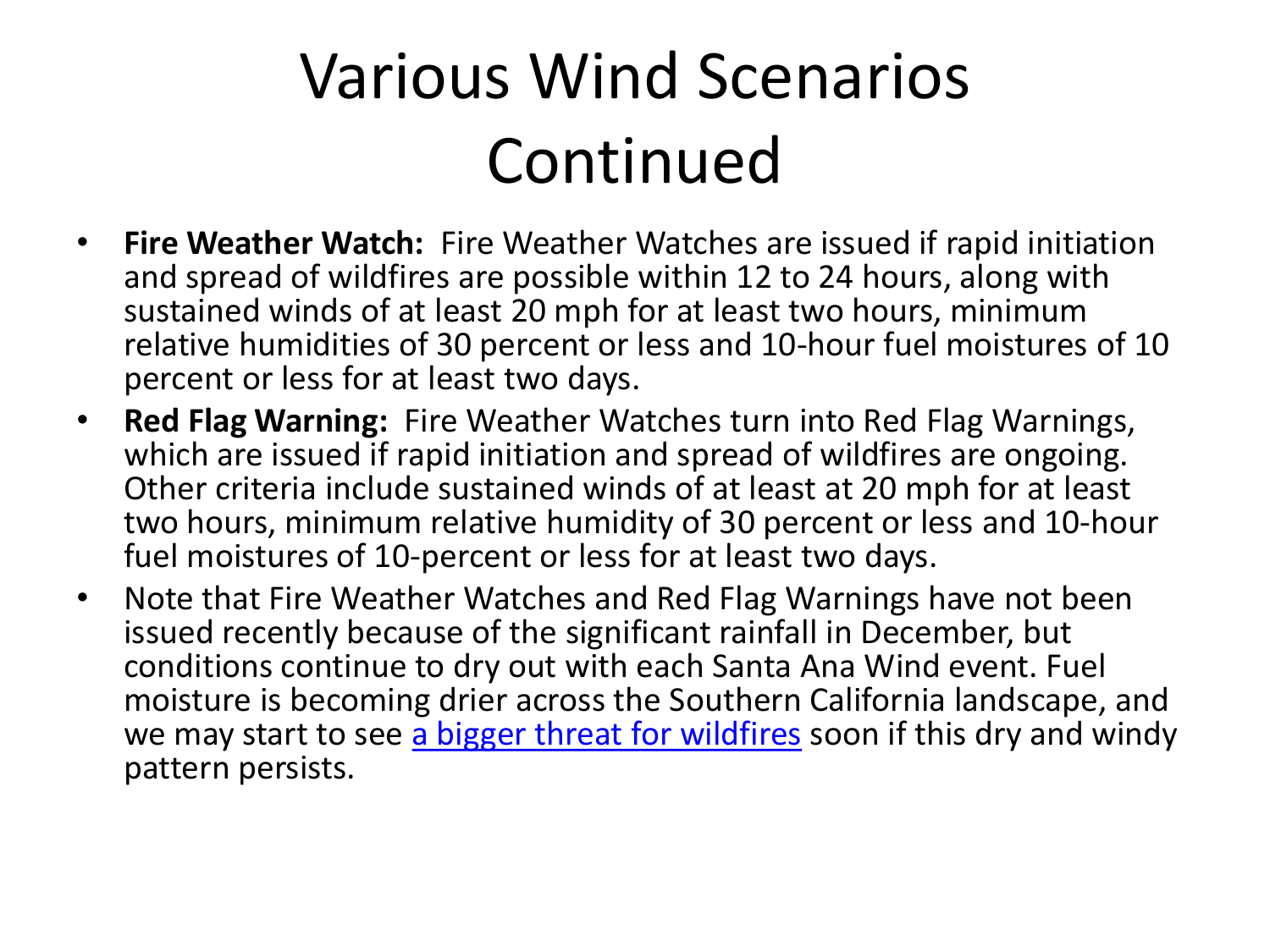## Before A High Wind Event

- Bring what you can indoors, or store items in a shed or garage.
- Tie down anything outdoors that could blow away, fly through a window or hit a car. This includes garbage cans, patio furniture, pool toys and any other outdoor decor in your front or back yards.
- Cover patio furniture or stack it, place it in a corner or near a wall and weigh it down with something, which will prevent it from being exposed to the elements. If you have an umbrella, make sure there is enough weight holding down the base and also close and secure the canopy.
- Stay clear of trees and power lines prior to wind events and do not to park your car under them.
- Make sure the trees on your property are trimmed up and away from your house and any power lines.
- Secure loose shutters and gutters and make sure they are clean of any debris.
- If you live in a mobile home in a strong wind region like the high desert or the base of the Cajon Pass and a High Wind Watch/Warning is issued, have a plan to take shelter in a sturdy building if need be.
- Have your emergency kits ready, with enough food and water for each person in the home. This is in case the power goes out for an extended period of time. Charge batteries for flashlights, cell phones and any other necessary items.
- Use caution when driving, especially traveling in a high profile vehicle such as a bus, semi-truck, car-towing trailer or RV. It's these type of vehicles that are more prone to overturn thanks to strong crosswinds. If you are driving near one of these types of vehicles, make sure to reduce speed and keep your distance.